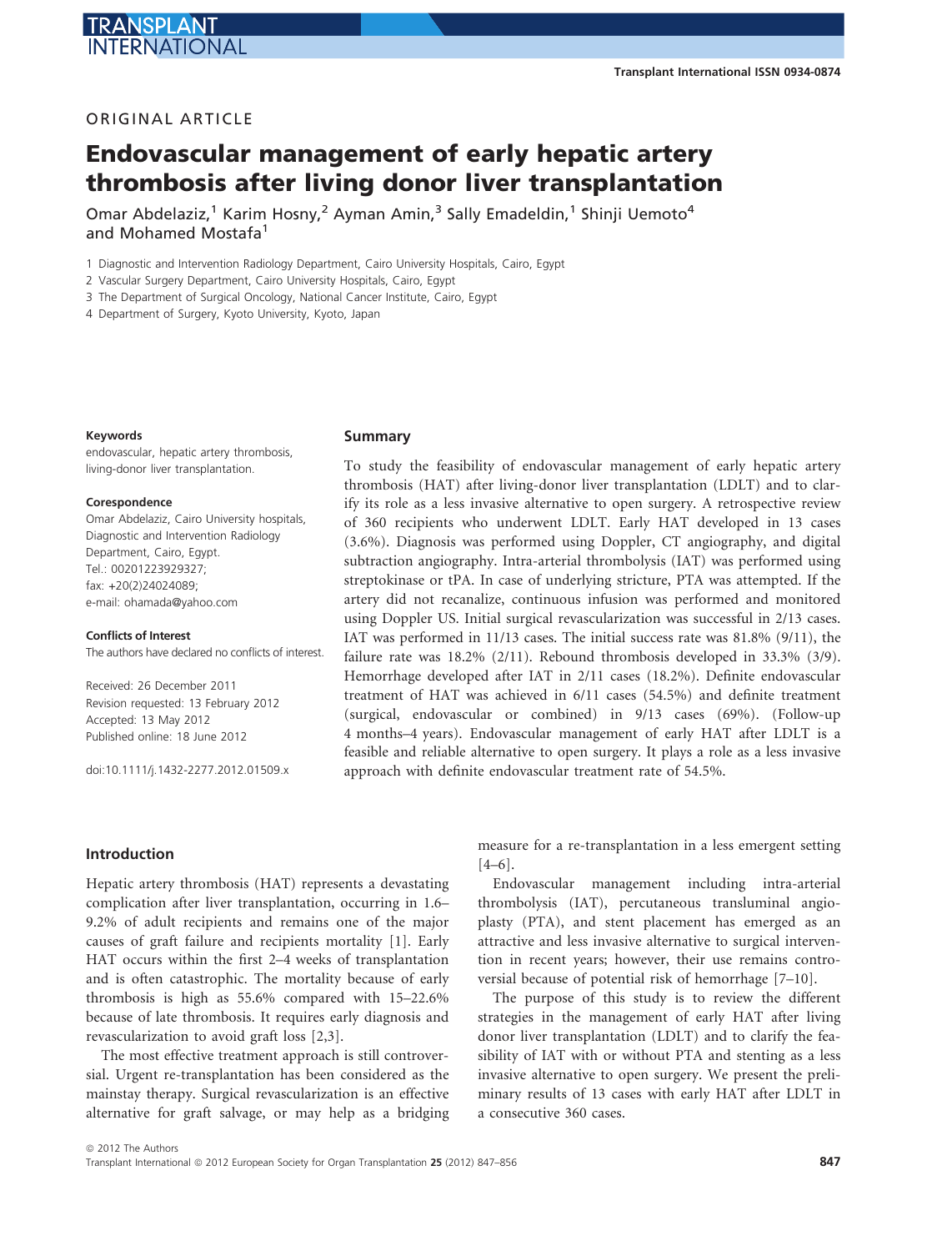# Materials and methods

Approval of this study was obtained from the institutional review board, and informed consent was obtained from all patients including approval of the protocol of treatment and the anonymous use of the data for research purposes.

The medical records of 360 patients who underwent LDLT between August 2001 and April 2011 in Cairo University Hospitals and Dar Al Foad Hospital were retrospectively evaluated. A total of 13 male patients ranging in age from 38 to 62 years (mean: 54 years) developed early HAT within 2 weeks post-operative (PO) and were treated by urgent revascularization.

All the patients had previous HCV related cirrhosis and received right lobe graft from a living donor.

#### Management protocol of the patients

A multidisciplinary team including micro surgeons, transplant surgeons, interventional radiologists, and hepatologists decided the protocol of management.

#### Technique of hepatic artery reconstruction

Our technique of hepatic artery reconstruction is performing an end-to-end anastomosis between the graft artery and the recipient right hepatic artery or one of its smaller terminal branches, the left or the middle hepatic artery if present. We choose the recipient artery nearest in size to the graft artery to minimize the size mismatch. The length must be adequate to allow a tension-free anastomosis, but if it is too long it must be trimmed to avoid kinks and rotations. We use the microscope with a magnification of  $4\times$  to  $8\times$  depending on the need. A double clamp is used. The suture material used is black monofilament nonabsorbable nylon 8-0 on a taper point 3/8 circle curved needle either 6.5 mm (BV-135-5) or 5 mm (BV 135-4) long. The whole anastomosis is performed using interrupted stitches. Intra-operatively aspirin is started as a suppository and continued until oral medications can be given. Parameters for holding aspirin postoperatively are a platelet count below 30 000 or severe postoperative bleeding. Low molecular weight heparin is administered postoperatively when the international normalized ratio (INR) drops below 2.

#### Intra-operative evaluation of the hepatic artery

The normal spectral Doppler waveform of the HA should have a biphasic pattern with resistivity index (RI) ranging 0.5–0.8. Anastomotic flow jet (2–3 folds compared with the preanastomotic flow) was considered a normal finding in the presence of size mismatch so far there was normal intrahepatic flow pattern. We do not rely on absolute values of the PSV as it is influenced by many factors, including the systemic pressure, source of the recipient artery, size mismatch, kinks, and spasm. A high anastomotic jet (>3 folds) with high pitched sound and damped intrahepatic PSV and increased systolic acceleration (Tardus Parvus waveform) were considered as signs of HAS.

#### Diagnosis of HAT

Serial Doppler US were performed for all patients every 12 h during the 1st w PO then once daily till hospital discharge.

If abnormal arterial flow whether damped flow or abnormal resistivity index (RI <0.55 or RI >0.80) was detected with no clinical or laboratory data suggestive of HAT, follow-up was performed using Doppler US to confirm that the hepatic artery waveform had normalized.

When Doppler Ultrasound revealed the absence of arterial flow, confirmed by two sonographers and the clinical and laboratory picture were suggestive of HAT, Digital subtraction angiography (DSA) was performed to rule out HAT. Multi-detector CT angiography (MDCTA) had been used in some cases to confirm the diagnosis prior to conventional angiography.

#### Technique of intra-arterial thrombolysis

Diagnostic arteriography was performed with standard catheter techniques using the right femoral artery access with selective catheterization of the celiac trunk using 5 F cobra or Simon catheters. Once HAT was confirmed, a micro catheter was manipulated into the thrombus. Thrombolysis was then performed with bolus dose of a 150 000  $\mu$  streptokinase, if the artery did not recanalize, continuous infusion at a rate of  $100\,000\,\mu/h$ . was performed for maximum of 12 h. Tissue plasminogen activator (tPA) was used in two cases. The total dose used was 0.9 mg/kg (10 mg bolus dose and continuous infusion of the rest over 24 h). If the angiogram after recanalization revealed an underlying stricture, PTA and stent placement were performed. The endovascular interventions were monitored using Doppler US to ensure good arterial flow in the graft during the procedures. During continuous infusion, Doppler US was performed every 2 h. If the Doppler revealed arterial flow in the hepatic artery at the graft hilum as well as the in the intrahepatic branches, the infusion was stopped, then control angiography was performed.

After recanalization, follow up was performed using daily Doppler US every 12 h for 3 days, then was performed daily till hospital discharge.

ª 2012 The Authors 848 Transplant International @ 2012 European Society for Organ Transplantation 25 (2012) 847-856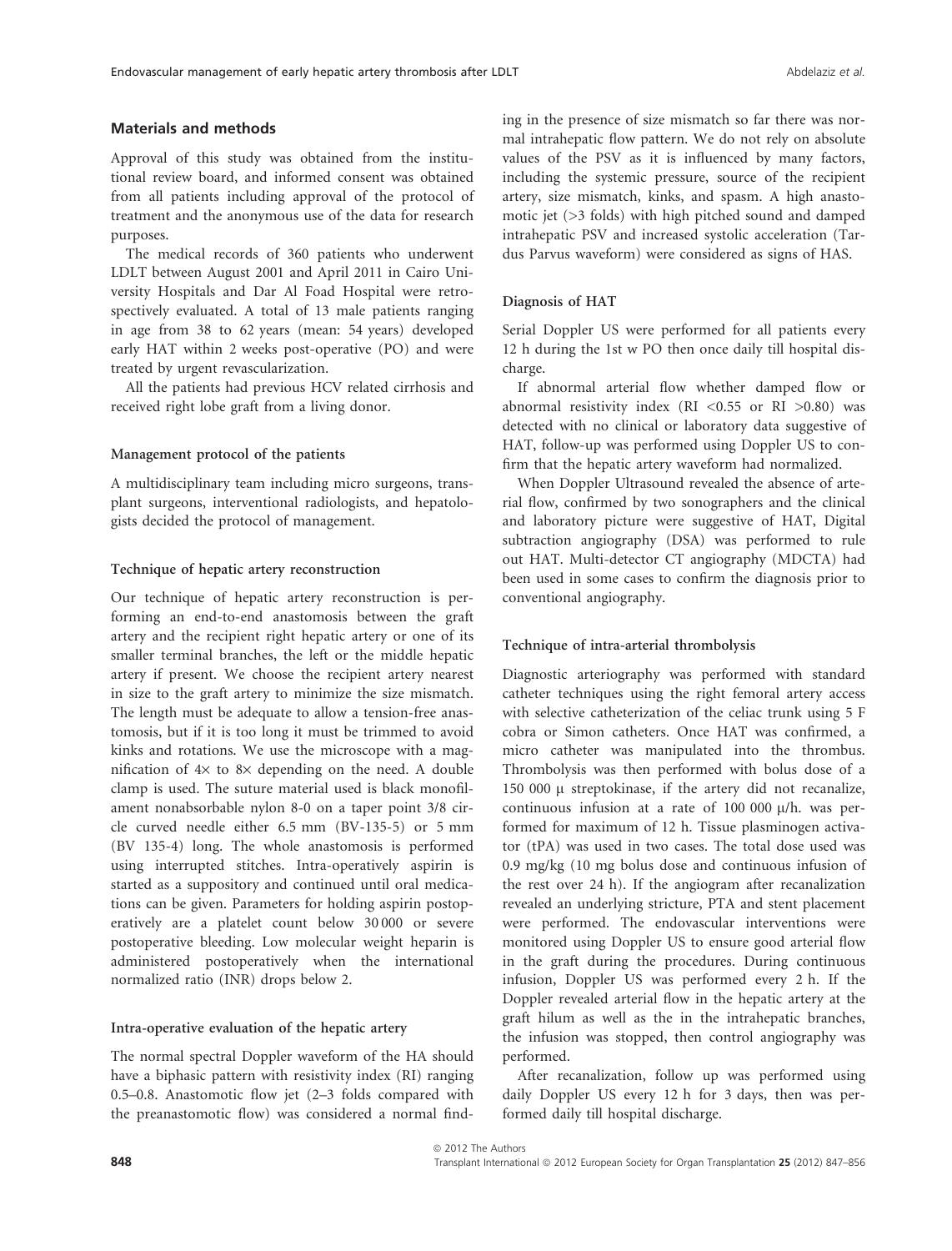Successful IAT was defined as complete or partial resolution of the thrombus with delineation of the intrahepatic branches. Definite endovascular treatment was defined as complete resolution of the thrombus without underlying stricture. Definite treatment was defined as complete resolution of the thrombus without underlying stricture by surgical or endovascular revascularization or using them in conjunction.

#### Results

Early HAT within 2 weeks PO occurred in 13 out of 360 cases. Eight cases in the 1st week (61.5%) and five cases in the 2nd week (38.5%), ranging 1–11 days, mean 5.4 days. At the time of diagnosis, shooting of the liver enzymes was noticed in eight cases (61.5%), being stable in three cases (23%) and mildly elevated in two cases (15.4%).

IAT was attempted in 11/13 cases. Streptokinase was used in nine cases and tPA used in two cases. Initial successful IAT was achieved in 9/11 cases (81.8%). Successful recanalization was achieved after the bolus dose in 7/9 cases (six cases using streptokinase and one case using tPA), whereas two cases required continuous infusion of tPA for 8 h and streptokinase for 12 h to recanalize.

IAT failed in 2/11 cases (18.2%) even after continuous infusion of streptokinase for 12 h.

Successful IAT revealed underlying hepatic artery stenosis (HAS) in 4/9 cases (44.4%), significant kink and size mismatch between the recipient and donor arteries in 2/9 cases (18.2%) (Fig. 1e) and did not reveal underlying anatomical defect in 3/9 cases (33.3%).

After successful recanalization, rebound thrombosis developed in 3/9 cases (33.3%). One case had adherent thrombus at the anastomotic site and rebound thrombosis developed after 4 h, for which successful surgical reconstruction was performed (follow up 2 years). In the 2nd case, IAT was performed after failed surgical revascularization in the 1st day PO, PTA was not attempted and rebound thrombosis developed after 72 h. The patient died after 2 weeks of graft failure. The 3rd case, rebound HAT developed after 72 h from successful IAT and stent placement. This was associated with portal vein thrombosis. Successful surgical revascularization (PV thrombectomy and saphenous graft of the HA) was performed. This patient died after 2 months of persistent graft failure after successful revascularization.

Initial surgical revascularization was performed in 4/13 cases. Successful revascularization was achieved in two cases, whereas rebound thrombosis developed in the other two cases. IAT was then attempted and was initially successful. In one case (Fig. 3), the intra-operative biopsy revealed acute rejection and the patient died after 1 week of graft failure. In the other case, rebound thrombosis developed because of failure to resolve the underlying HAS after successful thrombolysis and the patient died after 3 days of graft failure.



5th day post-LDLT with shooting liver enzymes and absent hepatic artery flow on Doppler US. (a) Selective hepatic arteriogram after bolus dose streptokinase shows occluded HA proper with failure to delineate the intrahepatic branches. Note two kinks in the HA proper (arrows). (b) Color US image 12 h after continuous streptokinase infusion shows recanalization of the hepatic artery. Note the kink in the hepatic artery proper (arrow). (c) Doppler US image shows normal Doppler waveform of the hepatic artery distal to the anastomosis. (d) Control hepatic arteriogram after stoppage of infusion shows patent HA and opacified intrahepatic branches. Note the size mismatch between the recipient and donor hepatic arteries (white arrow) and the two kinks in the HA (black arrows). (Follow-up 1 year).

Figure 1 Fifty-four years old recipient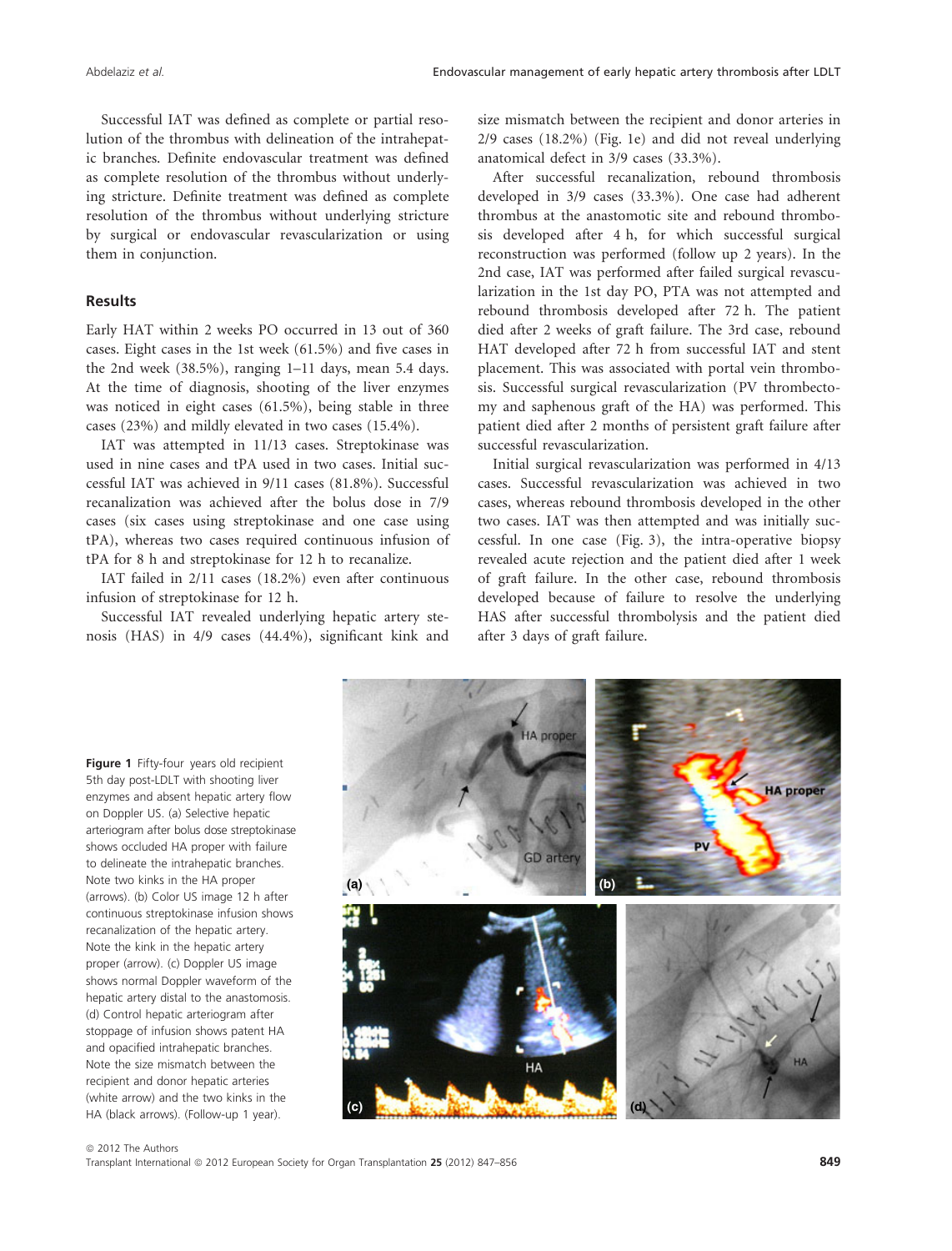Hemorrhage developed in two cases at the anastomotic site after 8 h of continuous infusion of tPA and after 12 h of continuous infusion of streptokinase. Both required blood transfusion, one of them survived, whereas the other died after 1 week of graft failure (Fig. 3e).

In 2/360 cases, Doppler US and MDCTA were suggestive of HAT with abrupt termination of the HA proper and absent intrahepatic arterial flow. Splenic artery steal syndrome (SASS) was diagnosed using conventional celiac arteriography. In one case (Fig. 4), the liver enzymes were stationary, celiac arteriography revealed moderate stenosis

Table 1. Results of surgical and endovascular revascularization of 13 pts with early HAT after LDLT (S, successful; F, failed).

| Total number           | 13 cases                                |
|------------------------|-----------------------------------------|
| Date of presentation   | 1st week: 8 pts                         |
|                        | 2nd week: 5 pts                         |
|                        | Range 1-11 days                         |
|                        | Mean 5.45 days                          |
| Liver enzymes          | Shooting: 8/13 (61.5%)                  |
|                        | Mildly elevated: 2/13 (15.4%)           |
|                        | Stationary 3/13 (23%)                   |
| Management             |                                         |
| Initial surgery        | 4 cases                                 |
|                        | $(S)$ : 2 pts with HAS                  |
|                        | (F): 2 pts (persistent HAS & rejection) |
| Initial IAT            | 9 cases                                 |
| Combined surgery & IAT | 4 cases                                 |
|                        | (S): 2 pts. IAT was followed by surgery |
|                        | (F): 2 pts. Surgery was followed by IAT |

Table 2. Results of IAT for 11 cases with HAT.

| No of cases                                          | 11                                                                   |
|------------------------------------------------------|----------------------------------------------------------------------|
| Drug                                                 | Streptokinase: 9/11<br>$tPA.$ $7/11$                                 |
| Outcome                                              | Initial success: 9/11 (81.8%)<br>Failed: 2/11 (18.2%)                |
| Underlying cause of HAT                              | HAS 4/9 (44.4%)                                                      |
| after successful IAT                                 | Kink & mismatch 2/9 (18.2%)<br>No anatomical cause 3/9 (33.3%)       |
| PTA & stent                                          | Performed in 2/4 with HAS (S)                                        |
| Rebound thrombosis                                   | $3/9$ (33.3%)                                                        |
| Complications                                        | Bleeding 2/11 (18.2%)                                                |
| Definite endovascular<br>treatment of HAT            | 6/11(54.5%) follow up<br>4 months-4 years                            |
| Definite treatment<br>(Surg/Endovasc or<br>combined) | 9/13(69%)                                                            |
| Mortality (follow up                                 | 5/13 (38.5%)                                                         |
| 4 months-4 years)                                    | 3 pts failed revascularization                                       |
|                                                      | 2 pts persistent graft failure after<br>successful revascularization |

at the origin of the CHA with absent intrahepatic flow and splenic arterial steal. Successful PTA and stenting were performed with decreased splenic steal and normalization of the Doppler waveform (follow up 6 months). In the other case, the liver enzymes were shooting. Celiac arteriography revealed absent intrahepatic flow and splenic arterial steal. On selective hepatic arteriography, the HA was patent and showed significant kink and size mismatch between the donor and recipient arteries. Surgical ligation of the splenic artery was performed and complicated by splenic abscess and underwent splenectomy. This patient died after 2 months graft failure.

The results of surgical and endovascular revascularization of HAT are summarized in Tables 1 and 2.

#### **Discussion**

Hepatic artery steno-occlusive disease is the most common arterial complication following orthotopic liver transplantation. This includes HAT, HAS, kinks, pseudoaneurysms, and arterial steal syndromes. Early diagnosis is mandatory to prevent graft loss [11–14]. Endovascular management has emerged as an attractive alternative to surgery in the management of these cases. Few case reports and series have described the endovascular revascularization after LDLT. Here in, we present our experience with 13 cases that developed early HAT after LDLT in which endovascular approach was attempted in 11 cases.

# Risk factors of HAT

Potential risk factors for HAT have been identified in many series. It may be surgical (technical) or nonsurgical. We encountered underlying HAS in 6/13 cases (46.2%) that developed HAT (Fig. 2). The arterial anatomy of both recipient and donor/graft can affect the incidence of HAT. The smaller the arteries, the higher the incidence, as evidenced by the higher rate in pediatrics [15].

One common problem is the discrepancy in size between the graft and recipient arteries. Different techniques have been described for an anastomosis in such cases. Funnelization is our preferred technique. In two cases that developed HAT, there was significant kinks and size mismatch between the recipient and graft arteries  $(>2:1)$ . However, they were considered as contributing factors as both cases were treated by IAT with no further intervention (Fig. 1). Also, kinks and size mismatch contributed to the splenic artery steal in one case.

Abnormal arterial anatomy in the graft requiring bench reconstruction, arterial conduit use and multiple anastomoses are all risk factors [16]. Intimal dissection is another risk factor [17]. This is especially problematic in

ª 2012 The Authors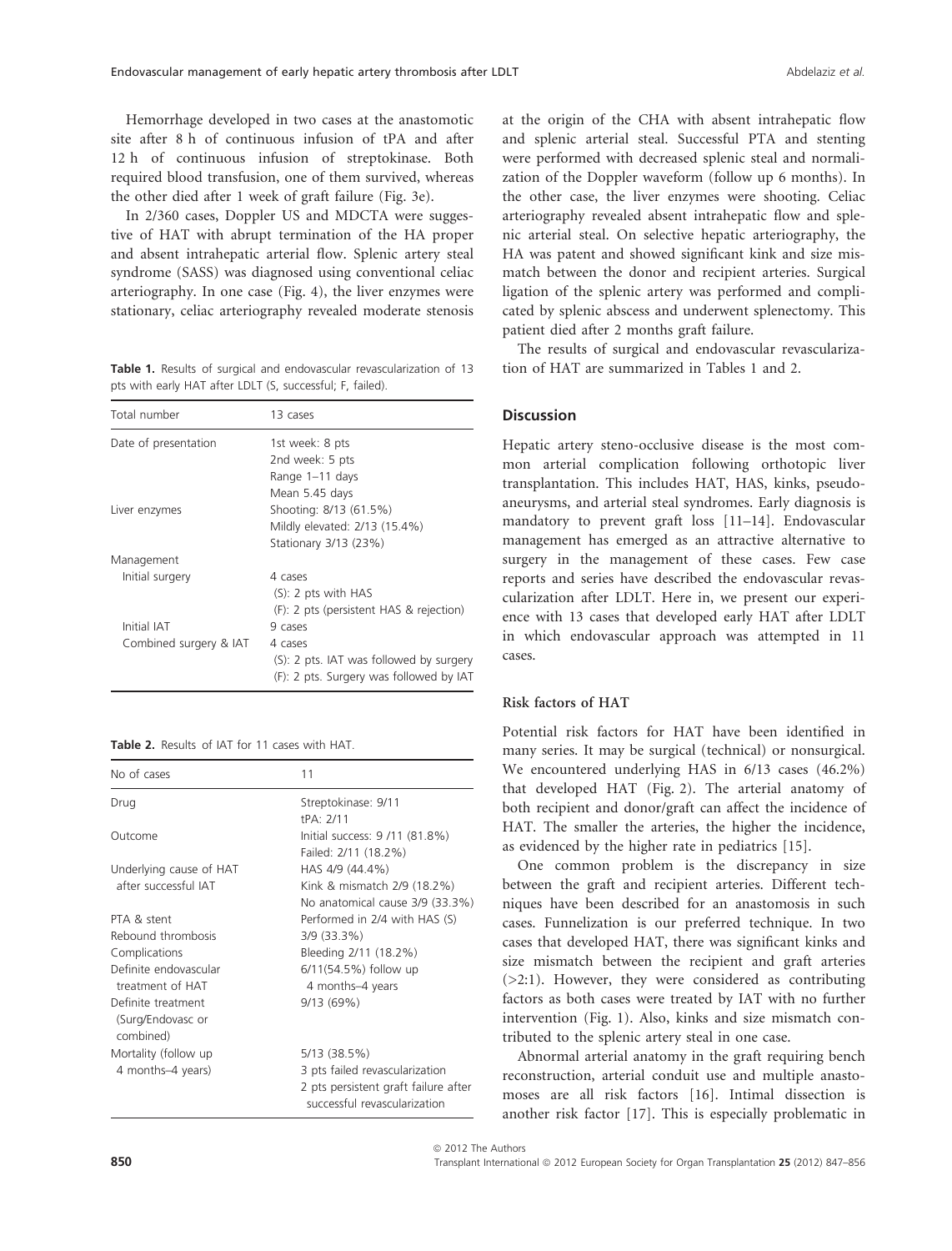Figure 2 Fifty-six years old recipient 4th day post-LDLT with stable liver enzymes and absent hepatic artery flow on Doppler US. (a) MDCTA image showing HAT distal to the origin of the GD artery (arrow). (b) Selective hepatic arteriogram shows occluded HA proper (arrow). (c) DSA after a bolus dose of tPA shows successful recanalization of the HA with underlying significant anastomotic stricture (black arrow) and proximal kink in the HA proper (white arrow). (d) DSA after application of two stents to unfold the kink (white arrow). (e) Control angiogram (close up view) after application of (3 mm  $\times$  12 mm) balloon expandable stent at the anastomotic stricture (arrow) and extending into the posterior branch of the right HA. (Follow-up 6 months).



the graft artery where the flap is along the direction of blood flow, whereas proximal dissection of the recipient artery is self-limiting. If the duplex shows a single stream from the main lumen, the anastomosis can be performed safely. We encountered proximal dissection in one case that developed HAT during the surgical revision of the anastomosis and was self-limiting.

Interrupted sutures are associated with lower hepatic arterial complications [18]. Also, the use of magnification microscopes with continuous zoom as well as high magnification loupes reduces the incidence [19,20]. In the first 30/360 cases of our series, the hepatic artery reconstruction was performed using magnifying loop, the incidence of HAT was 4/30 (13.3%). In the next cases, all the hepatic artery reconstructions were performed by a microsurgeon using the operative microscope, the incidence of HAT improved to 2.1% (7/330 cases).

Nonsurgical potential risk factors, include hypercoagulable disorders (thrombophilias) in recipient and donor, cytomegalovirus mismatch, ABO incompatibility, and the arterial reperfusion time. Prolonged operation times are also suggested. Another important risk factor is acute rejection episodes, which increase the capillary bed resistance thus impending the arterial flow [15,16,21,22]. We encountered one case that developed HAT because of acute rejection in the 11 days PO (Fig. 3).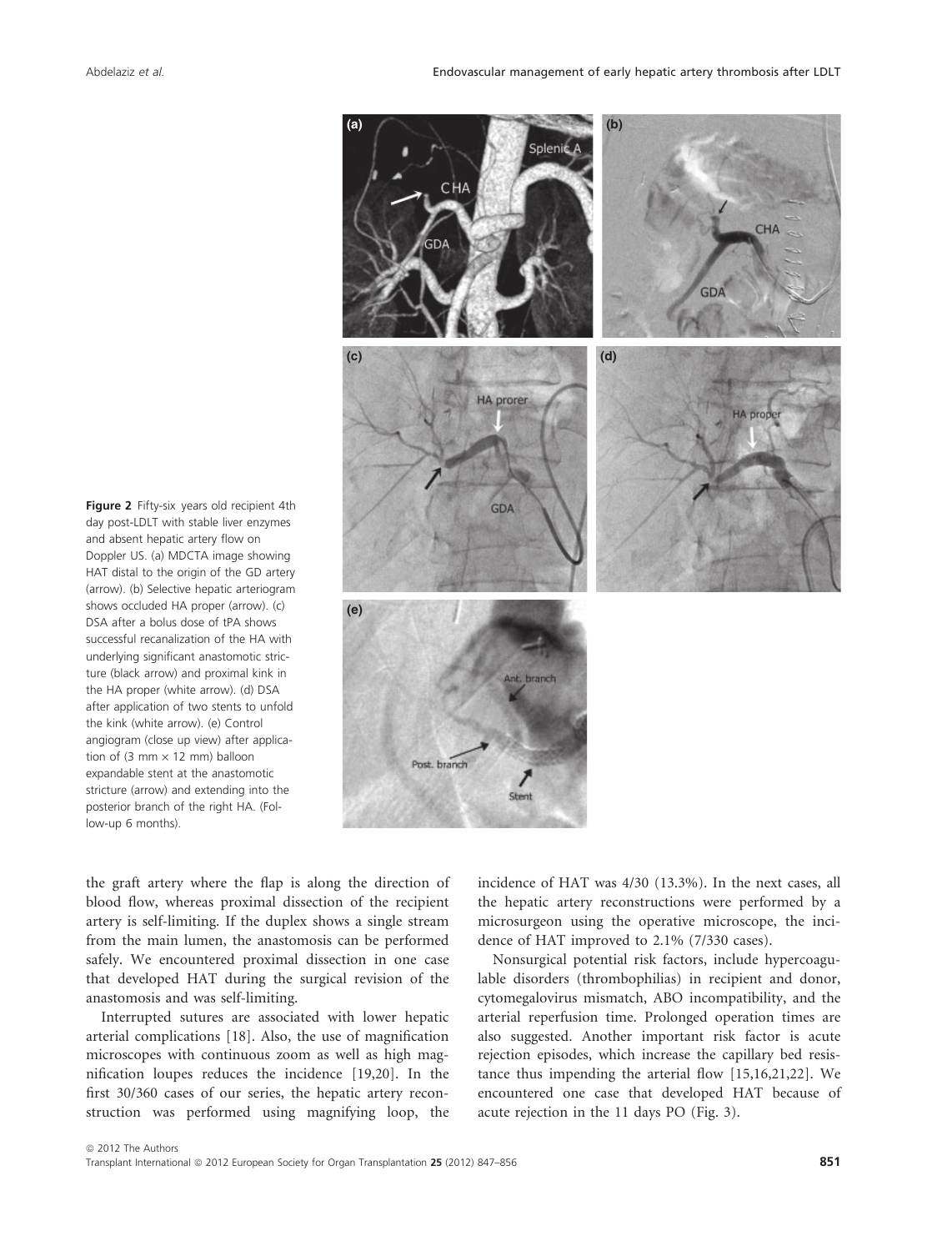

Figure 3 Fifty-eight years old recipient 11th day post-LDLT with shooting liver enzymes and absent hepatic artery flow on Doppler US. (a) Selective DSA shows occluded hepatic artery distal to the hypertrophied GD artery. Selective catheterization of the HA proper for thrombolysis failed. Surgical revascularization was performed. (b) Intra-operative Doppler US image after thrombectomy and ligation of the GD artery shows good flow in the HA. However, re-thrombosis developed after 2 days. Biopsy proved acute graft rejection. (c) Selective celiac arteriogram shows thrombosed common HA. The artery did not recanalize after bolus tPA. (d) Control angiogram after 6 h of continuous tPA infusion shows recanalization of the HA and contrast extravasation at the anastomotic site. The patient died after 1 week of graft failure and sepsis.

#### Diagnosis of HAT

Early HAT always manifest clinically with fever, leukocytosis, severe elevation in liver enzyme levels, or septic shock [6]. By performing serial US examinations, HAT can be discovered when it is not yet suggested on clinical grounds. This saves precious time [23,24]. We diagnosed HAT prior to the clinical manifestations in 3/13 cases (23%) when Doppler US was performed twice daily in the 1st week PO. The most common finding on Doppler US was the absence of intrahepatic arterial flow in 12/13 cases. In one case, we relied on the sign of impending thrombosis described by Nolten and Sproat [25] in which there was no diastolic flow  $(RI = 1)$  and damped systolic peak. The liver enzymes were stable at that time. This phenomenon (no diastole) was also encountered in other patients with high portal flow and cases of small-for-size grafts [19]. In these equivocal cases, HAT should be ruled out by MDCTA or DSA.

Although DSA is the gold standard, MDCTA has emerged as a noninvasive imaging modality for the diagnosis of HAT. A sensitivity rate of 100% with a specificity rate of 89% and accuracy of 95% has been demonstrated.

Conventional catheter angiography can be used as a next step possibly if any interventional treatment is contemplated [26,27]. We encountered false positive results using Doppler US in 3/360 cases when MDCTA was not performed and DSA revealed patent HA.

#### Management of HAT

In general, there are three different treatment modalities for HAT: Re-transplantation, surgical revascularization, and endovascular revascularization. However, the most effective treatment approach remains controversial. Traditionally, retransplantation has been the first choice of therapy [4].

Our criteria for management of HAT depend on many factors: The timing of thrombosis, the possible underlying cause, the graft function, and the opinion of the surgeon who performed the anastomosis. If the onset is within the first 3 days PO, we prefer surgical revascularization as the underlying cause is probably technical and the exposure is relatively easy as adhesions have not developed yet. Also, we do not recommend thrombolysis that early after surgery, especially if the drain output signifies early ongoing

ª 2012 The Authors 852 Transplant International @ 2012 European Society for Organ Transplantation 25 (2012) 847-856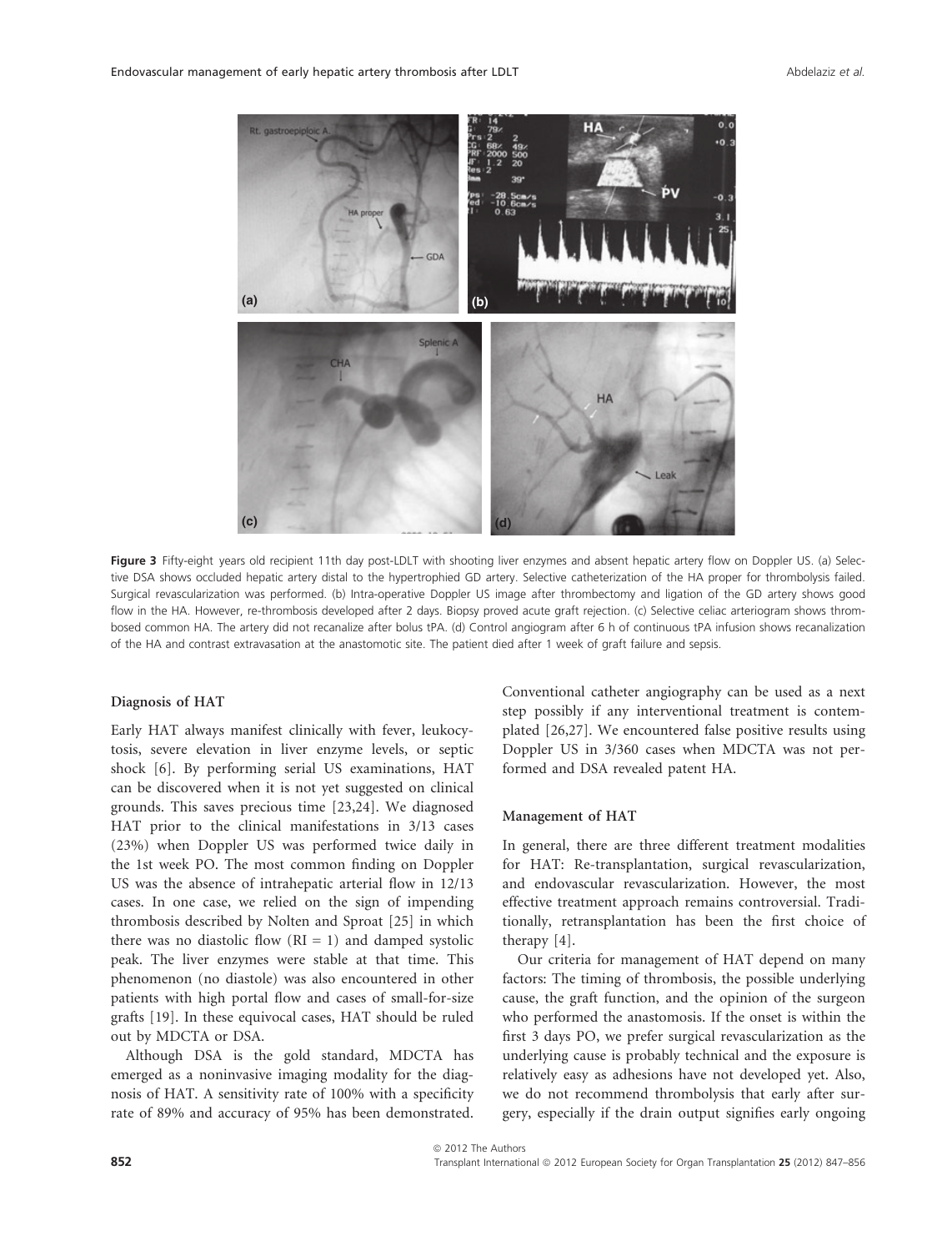5th day post-LDLT with stationary liver enzymes and absent HA flow on Doppler US. (a) MDCTA shows CHA stenosis (arrowhead) and abrupt termination of the HA proper (long arrow). (b) DSA shows CHA stenosis (arrowhead), patent HA proper (arrow) and nonopacified intrahepatic branches. The splenic artery was hypertrophied with contrast steal noted during angiography. (c) Selective hepatic angiogram showed patent HA (arrowhead) and intrahepatic branches (arrows). Dissection occurred at the origin of the CHA during selective catheterization. (d) DSA shows dissected CHA with stasis of contrast in the false lumen of the CHA and GD artery (short arrow). The flap occluded the origin of the HA proper (long arrow). (e) Selective hepatic arteriogram after successful catheterization of the true lumen of the HA shows patent intrahepatic branches. (f) Control angiogram after PTA shows patent stent in the CHA (arrow) with filling of the intrahepatic branches during celiac angiography. Improved HA flow was confirmed using Doppler. (Follow-up 4 months).



bleeding. In addition, the endovascular approach may carry an increasing risk of complications as spasm, dissection, hemorrhage or anastomotic rupture in that early PO period.

After the 3rd day PO, the cause of HAT is less likely to be technical error and may be related to hemodynamic or immunological abnormality, so we prefer to attempt IAT. In addition, surgical re-exploration after the 3rd day PO is more difficult and carries the risk of dislodgment of the biliary stents or injury to the vascular pedicle that by now had formed adhesions around them.

Finally, in our protocol of management, cases that failed arterial revascularization or had successful revascularization after a prolonged interval of ischemia with clinical and laboratory manifestations of graft failure are considered as candidates for re-transplantation. In Egypt, deceased donor liver transplantation is not available therefore surgical or endovascular revascularization remain the primary options because of difficulties of finding a suitable donor in an emergency setting.

In a systematic review by Bekker et al. [16], an overall success rate with surgical revascularization of about 50% was reported with similar rates among adults and children. The success rate was even higher (66.1%) with early HAT. This is in contrast with success rate of 10.5% reported by another study [28]. Twelve cases of surgical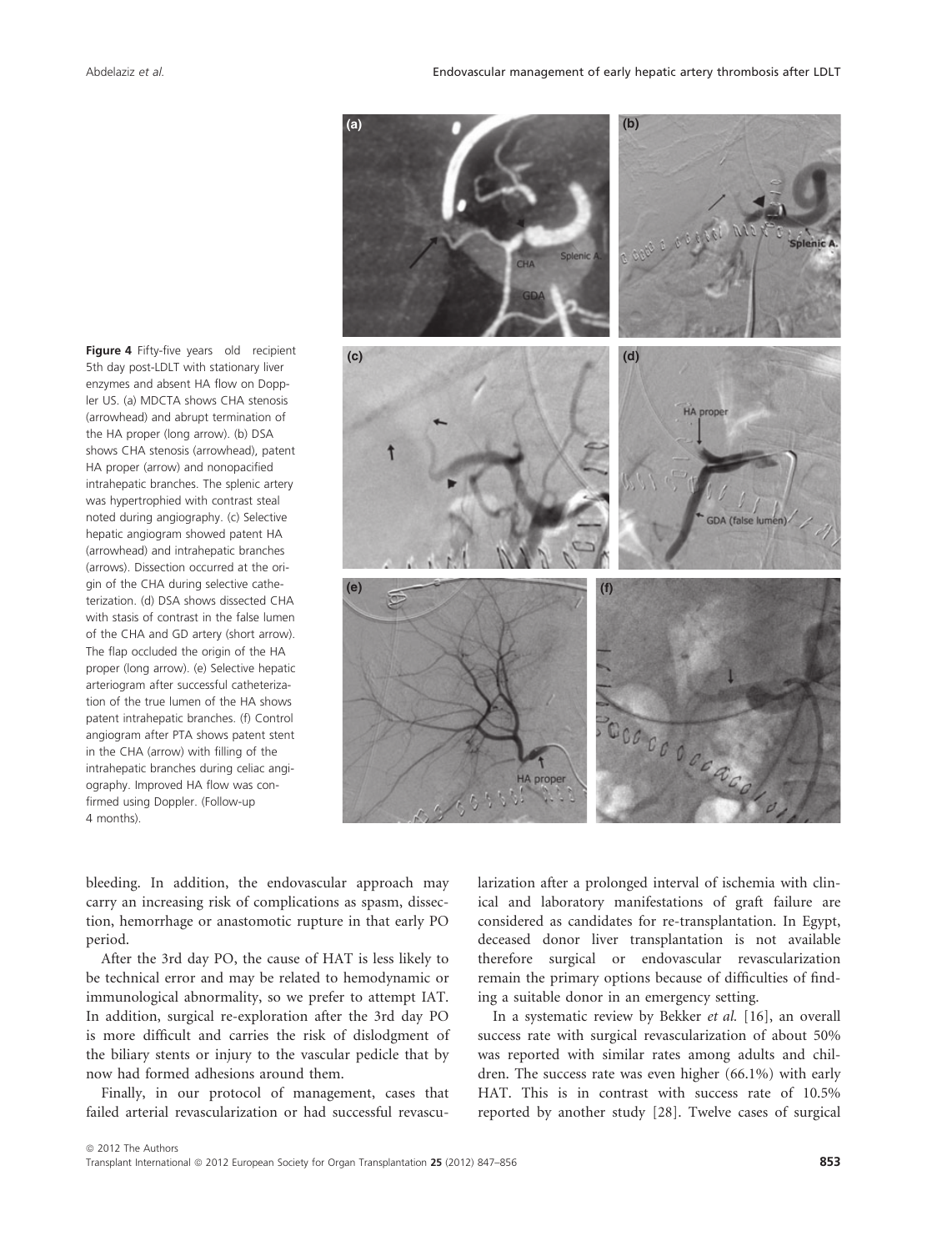revascularization in conjunction with IAT have been also reported in six studies [2,6,29–32]. The success rate of surgical revascularization in this study was 50% (2/4 cases). The failure of surgical followed by IAT in the other two cases was the persistence of acute graft rejection in one case and failure to resolve the underlying stricture in the other case.

Recently, HAT has been successfully managed with total endovascular management including IAT, PTA, and stenting. Sixty-nine cases have been reported in 16 studies as both rescue and definitive therapy. Sixty-three patients (91%) underwent IAT following deceased donor LT and only six patients have been reported following LDLT [4]. Successful IAT was achieved in 47 cases (68%). The initial success rate of IAT in this study (partial or total recanalization) was 81.8% (9/11 cases) and definite endovascular treatment rate of 54.5% (6/11 cases).

Majority of studies indicated the preferred use of urokinase. We had to use streptokinase in 9/11 cases, as it was available on shelf. There is no consensus on the optimal technique for catheter-directed delivery of any thrombolytic agent as they have been successfully used as continuous infusion or bolus form [4,33–35]. We agree with the termination of thrombolysis, if there is a residual thrombus or persistent HAT. We allowed continuous infusion of streptokinase for max 12 h to avoid the potential risk of hemorrhage.

Thrombolysis with restoration of flow without resolving underlying anatomical defects, including kinking or anastomotic stricture can lead to re-thrombosis, and often require PTA or stent placement. The inability to resolve underlying anatomical defects is a predictor of failed definitive endoluminal success [34,36–40]. In this study, 4/11 cases that underwent IAT showed underlying HAS. PTA and stent application were successful in two cases (Fig. 2). The 3rd case underwent successful surgical revascularization, whereas the 4 h case failed with conservative treatment without angioplasty.

Hemorrhage was the most common reported complication of thrombolysis seen in about 20% of the patients [4]. Fatal hemorrhage was reported in three patients. In this study, 2/11 cases (18.2%) developed serious intraabdominal bleeding after 8 h of continuous infusion of tPA and after 12 h of continuous infusion of streptokinase. Both required blood transfusion and survived the bleeding episode.

#### Splenic artery steal syndrome

The splenic artery steal phenomenon has been recognized as a potential threat to transplanted livers and has been already described in case reports or small series. In those cases, liver ischemia was related to reduced perfusion or a situation of low flow status through the hepatic artery rather than obstruction [41–44].

As it falls in the broader spectrum of graft ischemia, we present our limited experience with SASS in 2/360 cases. Their radiological picture using Doppler US and MDCTA were suggestive of HAT. The steal phenomenon was demonstrated during celiac and selective hepatic arteriography. In addition to the hypertrophied splenic artery, an underlying CHA stenosis had been demonstrated and contributed to the steal phenomenon in one case (Fig. 4). After angioplasty, we did not proceed to splenic artery embolization because of the significant improvement of the intrahepatic flow monitored using Doppler US. Although in the other case, there was a significant HA kink and size mismatch that might have contributed in the splenic steal and this case was treated by splenic artery ligation. We recommend splenic artery embolization in SASS, as it became the therapeutic procedure of choice, it is minimally invasive and successful for steal, usually resulting early clinical improvement [44–47].

### Conclusion

Early HA complications remain a major cause of morbidity and mortality after LDLT. Urgent revascularization is necessary to avoid graft loss. Endovascular approach, including IAT and PTA is emerging as a less invasive alternative to open surgery in the management of early HAT and can be used in conjunction. The choice of therapy depends on a variety of factors, including the timing of thrombosis, the graft function, the underlying cause, and the availability of organs for re-transplantation.

# Authorship

OA and MM: contributed equally to this work and designed the research. OA, KH, AA, SE-E, SU and MM: performed research and analyzed data. OA, KH and MM: wrote the paper.

# Funding

The authors have declared no funding.

# References

- 1. Scarinci A, Sainz-Barriga M, Berrevoet F, et al. Early arterial revascularization after hepatic artery thrombosis may avoid graft loss and improve outcomes in adult liver transplantation. Transplant Proc 2010; 42: 4403.
- 2. Bhattacharjya S, Gunson BK, Mirza DF, et al. Delayed hepatic artery thrombosis in adult orthotopic liver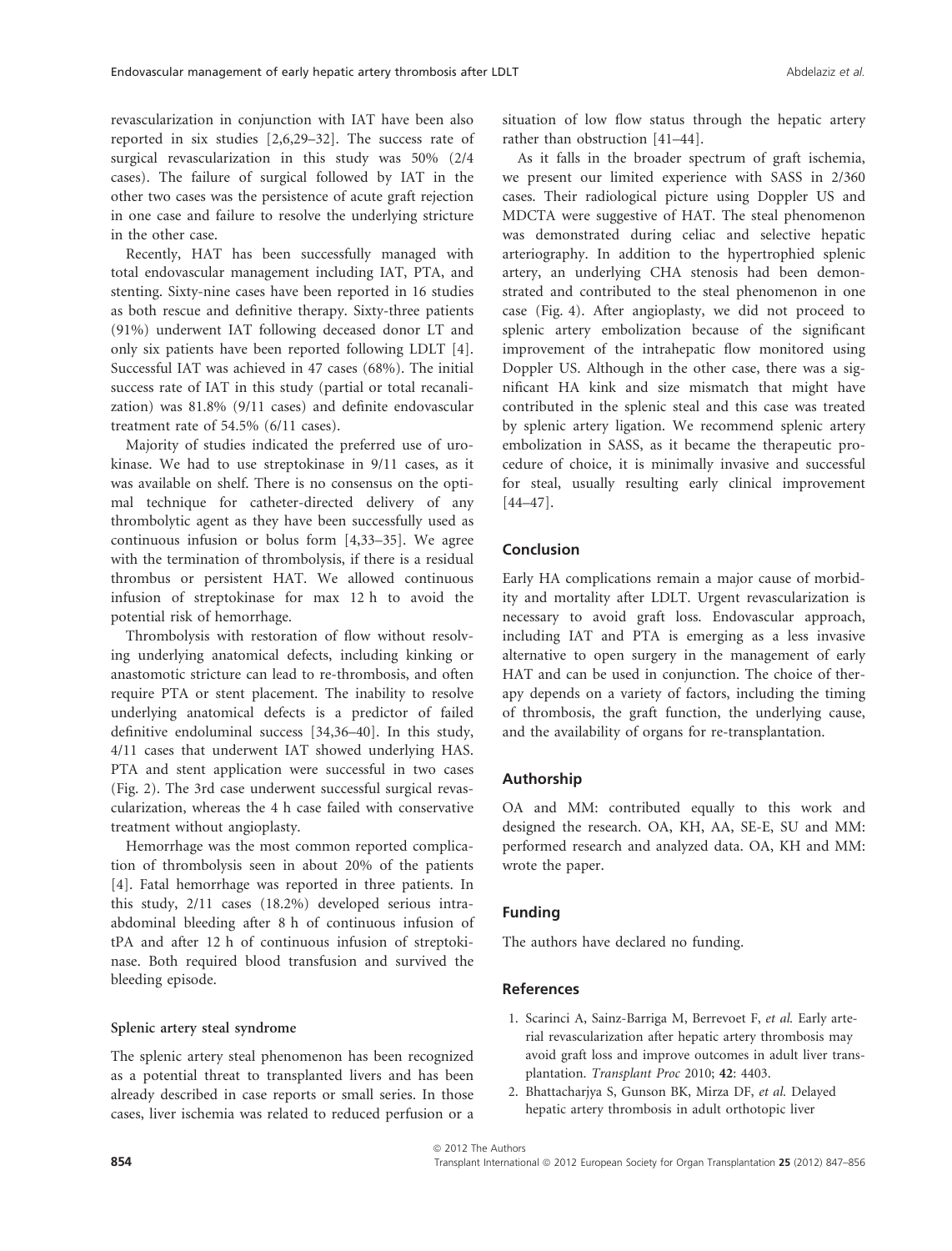transplantation - a 12-year experience. Transplantation 2001; 71: 1592.

- 3. Stange BJ, Glanemann M, Nuessler NC, et al. Hepatic artery thrombosis after adult liver transplantation. Liver Transpl 2003; 9: 6l2.
- 4. Singhal A, Stokes K, Sebastian A, et al. Endovascular treatment of hepatic artery thrombosis following liver transplantation. Transpl Int 2010; 23: 245.
- 5. Marujo WC, Langnas AN, Wood RP, et al. Vascular complications following orthotopic liver transplantation: outcome and the role of urgent revascularization. Transplant Proc 1991; 23: 1484.
- 6. Langnas AN, Marujo WC, Wood RP, et al. Hepatic allograft rescue following arterial thrombosis role of urgent revascularization. Transplantation 1991; 51: 86.
- 7. Boyvat F, Aytekin C, Firat A, et al. Diagnostic and therapeutic management of hepatic artery thrombosis and stenosis after orthotopic and heterotopic liver transplantation. Transplant Proc 2003; 35: 2791.
- 8. Hidalgo EG, Abad J, Cantarero JM, et al. High-dose intra arterial urokinase for the treatment of hepatic artery thrombosis in liver transplantation. Hepatogastroenterology 1989; 36: 529.
- 9. Figueras J, Busquets J, Diminguez J, et al. Intraarterial thrombosis in the treatment of acute hepatic artery thrombosis after liver transplantation. Transplantation 1995; 59: 1356.
- 10. Boyvat F, Aytekin C, Harman S, et al. Endovascular stent placements in patients with hepatic artery stenosis or thrombosis after liver transplantation. Transplant Proc 2008; 40: 22.
- 11. Cavallari A, Vivarelli M, Bellusci R, et al. Treatment of vascular complications following liver transplantation: multidisciplinary approach. Hepatogastroenterology 2001; 48: 179.
- 12. Sanchez-Bueno F, Robles R, Ramirez P, et al. Hepatic artery complications after liver transplantation. Clin Transplant 1994; 8: 399.
- 13. Stange B, Settmacher U, Glanemann M, et al. Aneurysms of the hepatic artery after liver transplantation. Transplant Proc 2000; 32: 533.
- 14. Nussler N, Settmacher U, Haase R, et al. Diagnosis and treatment of arterial steal syndromes in liver transplant recipients. Liver Transpl 2003; 9: 596.
- 15. Proposito D, Loinaz Segurola C, Garcia Garcìa I, et al. Assessment of risk factors in the incidence of hepatic artery thrombosis in a consecutive series of 687 liver transplantations. Ann Ital Chir 2001; 72: 187.
- 16. Bekker JS, Ploem S, de Jong KP, et al. Early hepatic artery thrombosis after liver transplantation: a systematic review of the incidence, outcome, and risk factors. Am J Transpl 2009; 9: 746.
- 17. Miyagi S, Enomoto Y, Sekiguchi S, et al. Microsurgical back wall support suture technique with double needle sutures on hepatic artery reconstruction in living

donor liver transplantation. Transplant Proc 2008; 40: 2521.

- 18. Coelho GR, Leitao AS, Cavalcante FP, et al. Continuous versus interrupted suture for hepatic artery anastomosis in liver transplantation: differences in the incidence of hepatic artery thrombosis. Transplant Proc 2008; 40: 3545.
- 19. Amin A, Kamel R, Hatata Y, et al. Crucial issues of hepatic artery reconstruction in living donor liver transplantation: our experience with 133 cases at Dar El-Fouad hospital, Egypt. J Reconstr Microsurg 2009; 25: 307.
- 20. Yan S, Zhang QY, Yu YS, et al. Microsurgical reconstruction of hepatic artery in living donor liver transplantation: experiences and lessons. Hepatobiliary Pancreat Dis Int 2009; 8: 575.
- 21. Ayala R, Martínez-López J, Cedena T, et al. Recipient and donor thrombophilia and the risk of portal venous thrombosis and hepatic artery thrombosis in liver recipients. BMC Gastroenterol 2011; 11: 130.
- 22. Warner P, Fusai G, Glantzounis GK, et al. Risk factors associated with early hepatic artery thrombosis after orthotopic liver transplantation - univariable and multivariable analysis. Transpl Int 2011; 24: 401.
- 23. Nishida S, Kato T, Levi D, et al. Effect of protocol doppler ultrasonography and urgent revascularization on early hepatic artery thrombosis after paediatric liver transplantation. Arch Surg 2002; 137: 1279.
- 24. Pawlak J, Grodzicki M, Leowska E, et al. Vascular complications after liver transplantation. Transpl Proc 2003; 35: 2313.
- 25. Nolten A, Sproat I. Hepatic artery thrombosis after liver transplantation: temporal accuracy of diagnosis with duplex US and the syndrome of impending thrombosis. Radiology 1996; 198: 553.
- 26. Kayahan EM, Coskun M, Ozbek O, et al. Accuracy of multidetector computed tomographic angiography for detecting hepatic artery complications after liver transplantation. Transplant Proc 2007; 39: 3239.
- 27. Saba L, Mallarini G. Multidetector row CT angiography in the evaluation of the hepatic artery and its anatomical variants. Clin Radiol 2008; 63: 312.
- 28. Duffy JP, Hong JC, Farmer GE, et al. Vascular complications of orthotopic liver transplantation: experience in more than 4200 patients. J Am Coll Surg 2009; 208: 896.
- 29. Pinna AD, Smith CV, Furukawa H, et al. Urgent revascularization of liver allografts after early hepatic artery thrombosis. Transplantation 1996; 62: 1584.
- 30. Inomoto T, Nishizawa F, Sasaki H, et al. Experiences of 120 microsurgical reconstructions of hepatic artery in living related liver transplantation. Surgery 1996; 119: 20.
- 31. Zheng SS, Yu ZY, Liang TB, et al. Prevention and treatment of hepatic artery thrombosis after liver transplantation. Hepatobiliary Pancreat Dis Int 2004; 3: 21.
- 32. Garcia-Gallont R, Bar-Nathan N, Shaharabani E, et al. Hepatic artery thrombosis in paediatric liver transplantation: